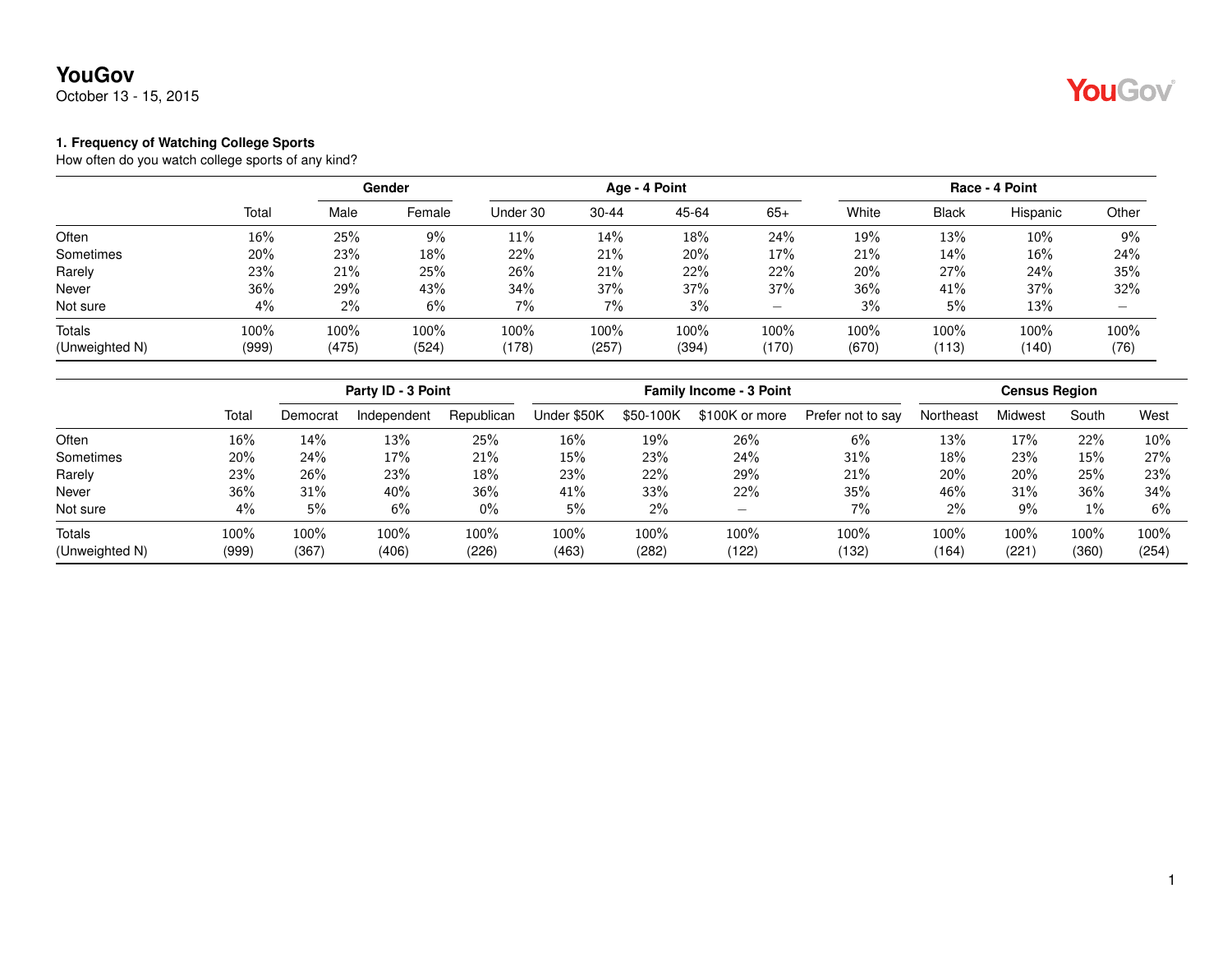October 13 - 15, 2015

### **2. Favor Paying College Athletes**

Would you favor or oppose the National Collegiate Athletic Association, or NCAA, paying some college athletes up to \$5,000 a year?

|                 |       | Gender |        |          | Age - 4 Point |       |       | Race - 4 Point |              |          |       |
|-----------------|-------|--------|--------|----------|---------------|-------|-------|----------------|--------------|----------|-------|
|                 | Total | Male   | Female | Under 30 | $30 - 44$     | 45-64 | $65+$ | White          | <b>Black</b> | Hispanic | Other |
| Strongly favor  | 14%   | 18%    | 11%    | 16%      | 18%           | 11%   | 13%   | 12%            | 27%          | 19%      | 14%   |
| Somewhat favor  | 21%   | 22%    | 20%    | 20%      | 23%           | 22%   | 17%   | 19%            | 22%          | 20%      | 35%   |
| Somewhat oppose | 11%   | 11%    | $11\%$ | 16%      | 6%            | 13%   | 9%    | 12%            | $7\%$        | 5%       | 16%   |
| Strongly oppose | 24%   | 29%    | 20%    | 13%      | 19%           | 29%   | 35%   | 31%            | 7%           | 8%       | 16%   |
| Not sure        | 29%   | 20%    | 38%    | 35%      | 33%           | 25%   | 26%   | 26%            | 37%          | 48%      | 19%   |
| Totals          | 100%  | 100%   | 100%   | 100%     | 100%          | 100%  | 100%  | 100%           | 100%         | 100%     | 100%  |
| (Unweighted N)  | (998) | (474)  | (524)  | (177)    | (258)         | (394) | (169) | (669)          | (113)        | (140)    | (76)  |

|                                 |               |               | Party ID - 3 Point |               |               | <b>Family Income - 3 Point</b> |                  |                   |               |               | <b>Census Region</b> |                  |  |  |
|---------------------------------|---------------|---------------|--------------------|---------------|---------------|--------------------------------|------------------|-------------------|---------------|---------------|----------------------|------------------|--|--|
|                                 | Total         | Democrat      | Independent        | Republican    | Under \$50K   | \$50-100K                      | \$100K or more   | Prefer not to say | Northeast     | Midwest       | South                | West             |  |  |
| Strongly favor                  | 14%           | 21%           | 13%                | 9%            | 14%           | 15%                            | 15%              | 14%               | $11\%$        | 15%           | 16%                  | 14%              |  |  |
| Somewhat favor                  | 21%           | 29%           | 16%                | 20%           | 18%           | 23%                            | 31%              | 19%               | 27%           | 13%           | 24%                  | 19%              |  |  |
| Somewhat oppose                 | 11%           | $7\%$         | 13%                | 14%           | 14%           | 9%                             | $9\%$            | 8%                | 8%            | 18%           | 12%                  | $7\%$            |  |  |
| Strongly oppose                 | 24%           | 14%           | 25%                | 36%           | 19%           | 32%                            | 34%              | 25%               | 27%           | 26%           | 21%                  | 27%              |  |  |
| Not sure                        | 29%           | 29%           | 33%                | 22%           | 36%           | 20%                            | 11%              | 34%               | 27%           | 29%           | 27%                  | 34%              |  |  |
| <b>Totals</b><br>(Unweighted N) | 100%<br>(998) | 100%<br>(367) | 100%<br>(405)      | 100%<br>(226) | 100%<br>(463) | $100\%$<br>(281)               | $100\%$<br>(122) | 100%<br>(132)     | 100%<br>(164) | 100%<br>(219) | $100\%$<br>(360)     | $100\%$<br>(255) |  |  |

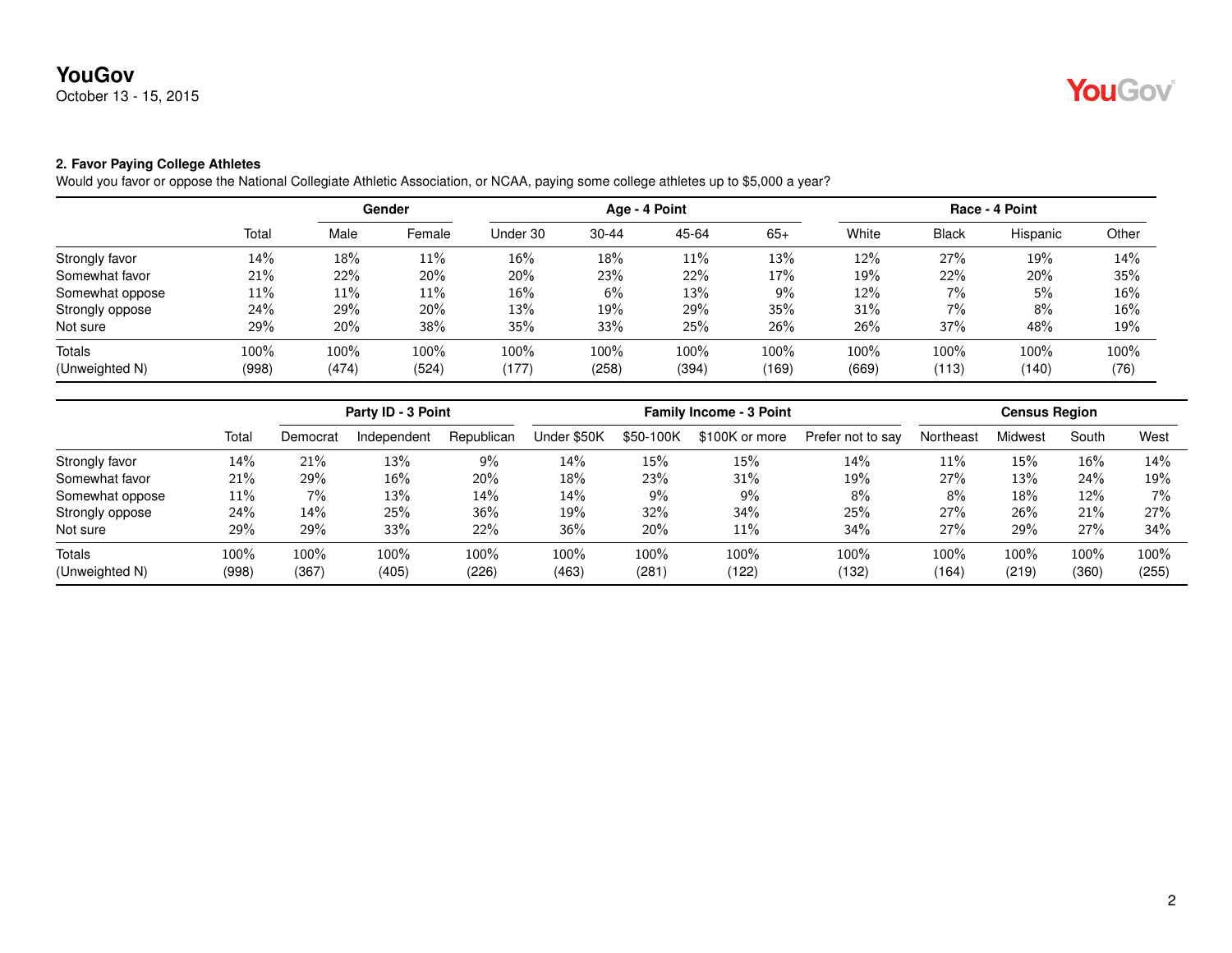

#### **3. Effect of Paying into Trust Funds**

Let's say some college athletes had up to \$5,000 placed in a trust for them every year by the NCAA. How would it affect your level of interest in watching college sports? *Asked of those who at least watch college sports rarely*

|                           |       | Gender |        | Age - 4 Point |           |       |       |        | Race - 4 Point |          |       |  |
|---------------------------|-------|--------|--------|---------------|-----------|-------|-------|--------|----------------|----------|-------|--|
|                           | Total | Male   | Female | Under 30      | $30 - 44$ | 45-64 | $65+$ | White  | <b>Black</b>   | Hispanic | Other |  |
| I'd be more interested    |       |        |        |               |           |       |       |        |                |          |       |  |
| in watching               | 5%    | 4%     | 5%     | 5%            | 6%        | 4%    | 3%    | 2%     | 15%            | 10%      | 5%    |  |
| It wouldn't affect my     |       |        |        |               |           |       |       |        |                |          |       |  |
| level of interest         | 66%   | 67%    | 65%    | 73%           | 66%       | 64%   | 62%   | 67%    | 66%            | 51%      | 76%   |  |
| I'd be less interested in |       |        |        |               |           |       |       |        |                |          |       |  |
| watching                  | 16%   | 18%    | 14%    | 11%           | 14%       | 14%   | 31%   | 20%    | 10%            | $2\%$    | 12%   |  |
| Not sure                  | 13%   | 11%    | 15%    | 10%           | 14%       | 18%   | $4\%$ | $10\%$ | 9%             | 36%      | 7%    |  |
| <b>Totals</b>             | 100%  | 100%   | 100%   | 100%          | 100%      | 100%  | 100%  | 100%   | 100%           | 100%     | 100%  |  |
| (Unweighted N)            | (609) | (336)  | (273)  | (108)         | (131)     | (256) | (114) | (420)  | (71)           | (75)     | (43)  |  |

|                           |        | Party ID - 3 Point |             |            |             | <b>Family Income - 3 Point</b> | <b>Census Region</b> |                   |           |                |       |       |
|---------------------------|--------|--------------------|-------------|------------|-------------|--------------------------------|----------------------|-------------------|-----------|----------------|-------|-------|
|                           | Total  | Democrat           | Independent | Republican | Under \$50K | \$50-100K                      | \$100K or more       | Prefer not to say | Northeast | <b>Midwest</b> | South | West  |
| I'd be more interested    |        |                    |             |            |             |                                |                      |                   |           |                |       |       |
| in watching               | 5%     | 8%                 | $2\%$       | 5%         | 5%          | 8%                             | 3%                   |                   | $9\%$     | 3%             | 5%    | 3%    |
| It wouldn't affect my     |        |                    |             |            |             |                                |                      |                   |           |                |       |       |
| level of interest         | 66%    | 66%                | 72%         | 57%        | 65%         | 65%                            | 79%                  | 61%               | 73%       | 67%            | 68%   | 59%   |
| I'd be less interested in |        |                    |             |            |             |                                |                      |                   |           |                |       |       |
| watching                  | $16\%$ | 10%                | 13%         | 31%        | 13%         | 19%                            | 13%                  | 25%               | $12\%$    | 15%            | 17%   | 19%   |
| Not sure                  | 13%    | 17%                | 13%         | 7%         | 17%         | 9%                             | 5%                   | 14%               | 7%        | 15%            | 10%   | 19%   |
| Totals                    | 100%   | 100%               | 100%        | 100%       | 100%        | 100%                           | 100%                 | 100%              | 100%      | 100%           | 100%  | 100%  |
| (Unweighted N)            | (609)  | (244)              | (216)       | (149)      | (271)       | (173)                          | (90)                 | (75)              | (83)      | (145)          | (230) | (151) |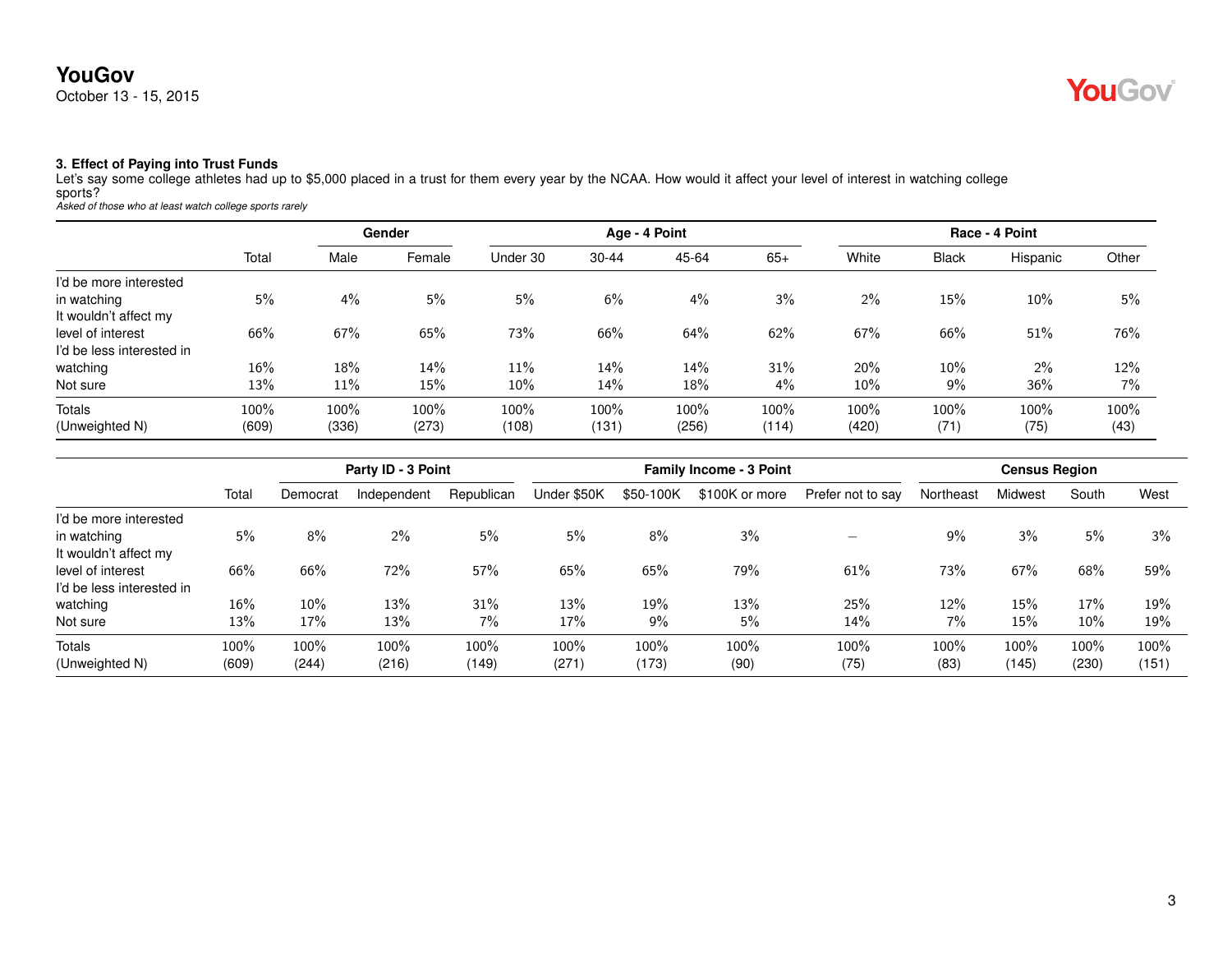

#### **4. Stop Watching Sports**

If some college athletes had up to \$5,000 placed in a trust for them every year by the NCAA, would you or would you not stop watching college sports?<br>Asked of those who would be less interested in watching if NCAA paid int

|                                       |              | Gender       |              |              | Age - 4 Point |              |              | Race - 4 Point |                                                                           |                          |             |
|---------------------------------------|--------------|--------------|--------------|--------------|---------------|--------------|--------------|----------------|---------------------------------------------------------------------------|--------------------------|-------------|
|                                       | Total        | Male         | Female       | Under 30     | $30 - 44$     | 45-64        | $65+$        | White          | <b>Black</b>                                                              | Hispanic                 | Other       |
| I'd stop watching<br>I would not stop | 41%          | 36%          | 49%          | 38%          | 35%           | 49%          | 37%          | 41%            | 48%                                                                       | 65%                      | 28%         |
| watching                              | 25%          | 25%          | 26%          | 32%          | 25%           | 13%          | 33%          | 20%            | 52%                                                                       | 35%                      | 58%         |
| Not sure                              | 34%          | 39%          | 25%          | 30%          | 40%           | 38%          | 29%          | 39%            | $\hspace{1.0cm} \rule{1.5cm}{0.15cm} \hspace{1.0cm} \rule{1.5cm}{0.15cm}$ | $\overline{\phantom{0}}$ | 13%         |
| <b>Totals</b><br>(Unweighted N)       | 100%<br>(99) | 100%<br>(60) | 100%<br>(39) | 100%<br>(11) | 100%<br>(18)  | 100%<br>(42) | 100%<br>(28) | 100%<br>(82)   | 100%<br>(7)                                                               | 100%<br>(5)              | 100%<br>(5) |

|                                       |              | Party ID - 3 Point |              |              |              | <b>Census Region</b> |                |                   |              |              |                 |              |
|---------------------------------------|--------------|--------------------|--------------|--------------|--------------|----------------------|----------------|-------------------|--------------|--------------|-----------------|--------------|
|                                       | Total        | Democrat           | Independent  | Republican   | Under \$50K  | \$50-100K            | \$100K or more | Prefer not to say | Northeast    | Midwest      | South           | West         |
| I'd stop watching<br>I would not stop | 41%          | 61%                | 34%          | 36%          | 52%          | 40%                  | 11%            | 37%               | 23%          | 34%          | 28%             | 71%          |
| watching                              | 25%          | 18%                | 23%          | 30%          | 24%          | 28%                  | 5%             | 34%               | 31%          | 25%          | 37%             | $7\%$        |
| Not sure                              | 34%          | 20%                | 43%          | 34%          | 24%          | 32%                  | 84%            | 29%               | 46%          | 42%          | 35%             | 22%          |
| Totals<br>(Unweighted N)              | 100%<br>(99) | 100%<br>(23)       | 100%<br>(36) | 100%<br>(40) | 100%<br>(40) | 100%<br>(30)         | 100%<br>(10)   | 100%<br>(19)      | 100%<br>(10) | 100%<br>(23) | $100\%$<br>(38) | 100%<br>(28) |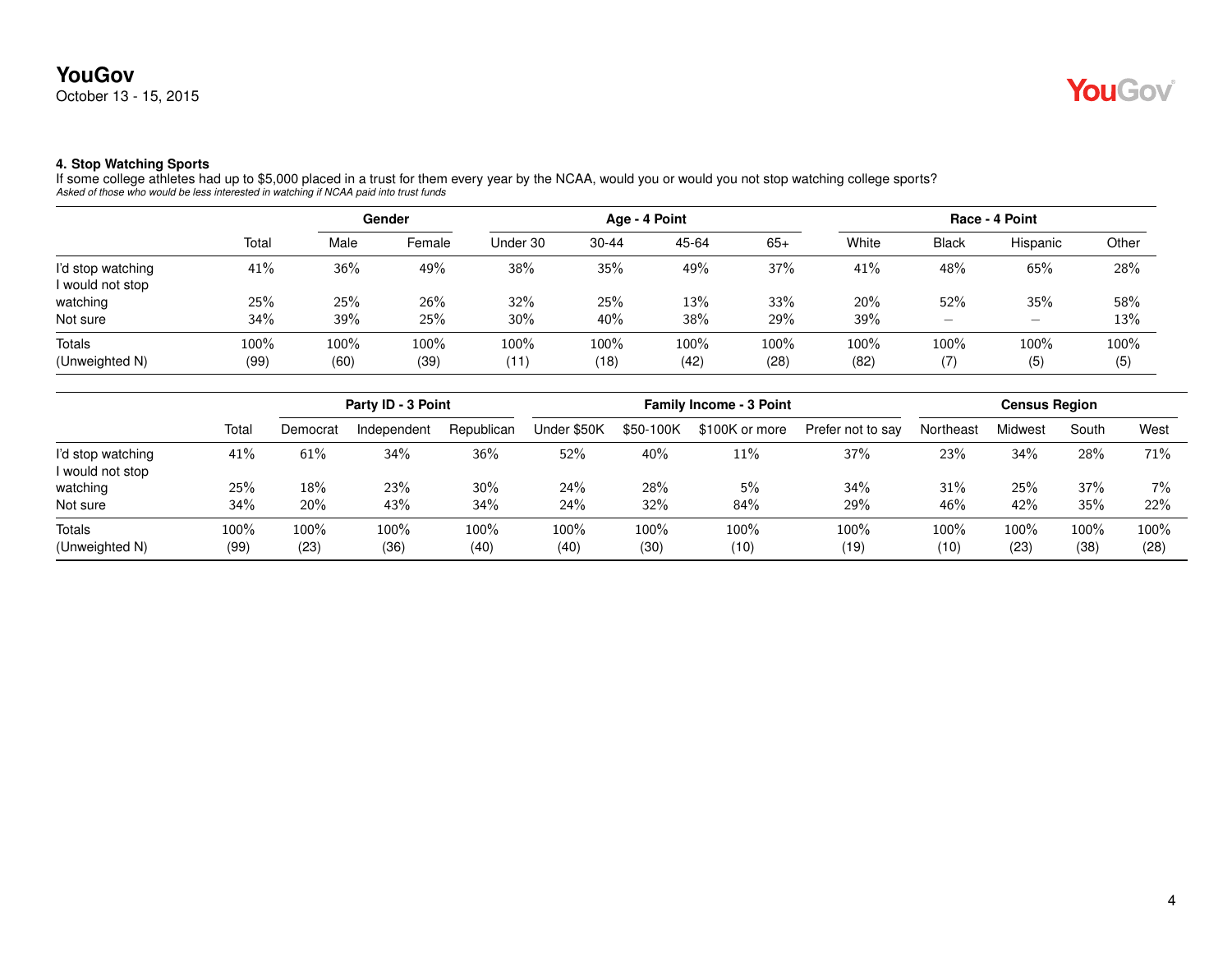October 13 - 15, 2015

## YouGov

#### **5. Pay for Athletes Time**

Which comes closer to your view?

|                                                                                                            |       |       | Gender |          | Age - 4 Point |       |       |       |              | Race - 4 Point |       |
|------------------------------------------------------------------------------------------------------------|-------|-------|--------|----------|---------------|-------|-------|-------|--------------|----------------|-------|
|                                                                                                            | Total | Male  | Female | Under 30 | $30 - 44$     | 45-64 | $65+$ | White | <b>Black</b> | Hispanic       | Other |
| Student athletes should<br>be paid for the time<br>they devote to the team                                 | 24%   | 26%   | 22%    | 30%      | 26%           | 23%   | 16%   | 21%   | 45%          | 17%            | 31%   |
| Student athletes are<br>already being<br>compensated by<br>getting a scholarship<br>and a chance to earn a |       |       |        |          |               |       |       |       |              |                |       |
| college degree                                                                                             | 56%   | 57%   | 55%    | 45%      | 52%           | 59%   | 68%   | 62%   | 37%          | 44%            | 52%   |
| Not sure                                                                                                   | 20%   | 16%   | 23%    | 24%      | 22%           | 17%   | 16%   | 17%   | 18%          | 39%            | 17%   |
| Totals                                                                                                     | 100%  | 100%  | 100%   | 100%     | 100%          | 100%  | 100%  | 100%  | 100%         | 100%           | 100%  |
| (Unweighted N)                                                                                             | (998) | (474) | (524)  | (178)    | (256)         | (394) | (170) | (669) | (113)        | (140)          | (76)  |

|                                                                                                                                                                |               |               | Party ID - 3 Point |               |               | <b>Family Income - 3 Point</b> | <b>Census Region</b> |                   |               |               |               |               |
|----------------------------------------------------------------------------------------------------------------------------------------------------------------|---------------|---------------|--------------------|---------------|---------------|--------------------------------|----------------------|-------------------|---------------|---------------|---------------|---------------|
|                                                                                                                                                                | Total         | Democrat      | Independent        | Republican    | Under \$50K   | \$50-100K                      | \$100K or more       | Prefer not to say | Northeast     | Midwest       | South         | West          |
| Student athletes should<br>be paid for the time<br>they devote to the team<br>Student athletes are<br>already being<br>compensated by<br>getting a scholarship | 24%           | 32%           | 22%                | 17%           | 20%           | 27%                            | 30%                  | 31%               | 28%           | $16\%$        | 27%           | 24%           |
| and a chance to earn a<br>college degree                                                                                                                       | 56%           | 46%           | 55%                | 72%           | 56%           | 57%                            | 65%                  | 50%               | 53%           | 60%           | 55%           | 56%           |
| Not sure                                                                                                                                                       | 20%           | 23%           | 22%                | 11%           | 25%           | 16%                            | 5%                   | 20%               | 19%           | 24%           | 18%           | 20%           |
| Totals<br>(Unweighted N)                                                                                                                                       | 100%<br>(998) | 100%<br>(367) | 100%<br>(405)      | 100%<br>(226) | 100%<br>(463) | 100%<br>(282)                  | 100%<br>(122)        | 100%<br>(131)     | 100%<br>(164) | 100%<br>(221) | 100%<br>(360) | 100%<br>(253) |